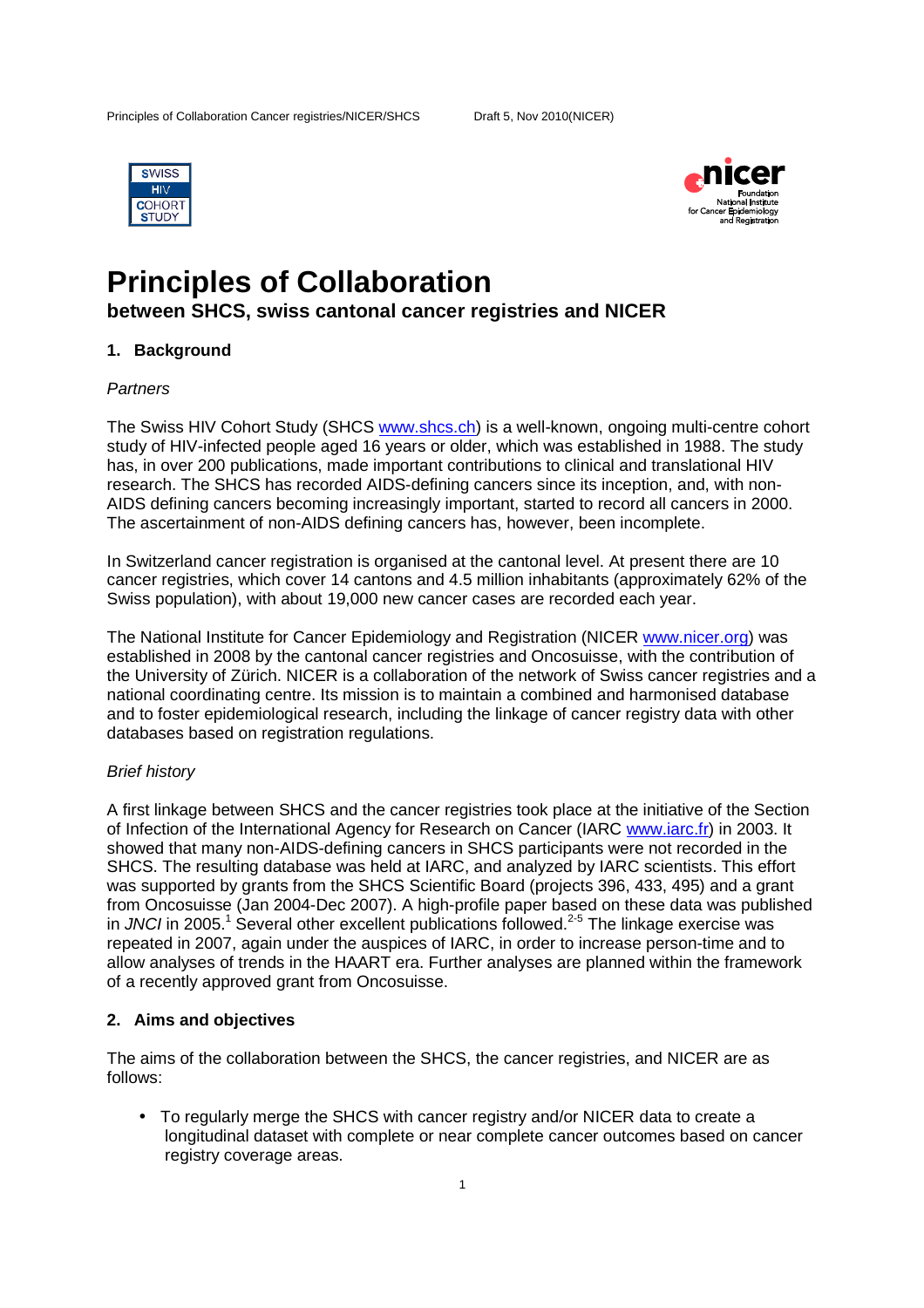- To use this dataset to address clinical, epidemiological and public health questions.
- To develop expertise and capacity in cancer epidemiology and linkage studies in Switzerland.

The objective of the present Principles of Collaboration is to clarify the terms of collaboration and roles of the different partners (SHCS, cancer registries, NICER, and IARC) and to define rules for data ownership and access to data.

## **3. Submission of letters of intent and proposals**

The Swiss HIV Cohort Study (SHCS)/Cancer registry/NICER collaboration welcome all types of research projects linked to patients with HIV infection and cancer. NICER, cancer registries, and SHCS are keen to further develop the existing fruitful collaboration with IARC, which will be a preferred partner in future analyses.

The operational rules for data analysis have to be followed according to the Guidelines of the SHCS (see www.shcs.ch) and NICER Guidelines for Scientific Collaboration, Publication, and Authorship (see www.nicer.org). Only analyses based on a full proposal and agreed to by the Scientific Board of SHCS NICER and cancer registries can be performed. Researchers who are formally involved and actively participate in the SHCS, NICER, cancer registries, and IARC preferred partner team may submit research projects.

Proposals have to be submitted at least 3 weeks before the Scientific Board meeting of the SHCS to shcs-submission@hospvd.ch (see www.shcs.ch for meeting dates). All projects aiming to use the cancer registry/NICER/SHCS dataset will be forwarded to ncc@nicer.org for simultaneous consideration by NICER and cancer registries.

#### **4. Confidentiality and ownerships of data**

NICER is holder of any linked dataset. In collaboration with the SHCS data centre, the responsible investigator will be provided with the data required for his/her approved project. The data can only be used for the approved project and must be permanently deleted after completion of the project. As a preferred partner, IARC will have access to a copy of the linked dataset, but analyses will have to be approved as described above. All data are to be kept confidential by the responsible investigators, team members, and those involved in the collaboration. SHCS, NICER, and the cancer registries retain ownership of their data.

## **5. Circulation of publications and presentations before submission**

Draft papers and abstracts will be circulated to the SHCS Scientific Board NICER and cancer registries research staff for approval. Revised manuscripts will then be circulated with a time limit for final comments and approval prior to submission for publication.

#### **6. Authorship of publications, reports, conference presentations**

For each project a writing group with representatives from SHCS, NICER, and cancer registries will be constituted. All authors will have to meet the guidelines of the International Council of Medical Journal Editors (ICMJE see www.icmje.org). The key positions on papers should be fairly distributed between collaborators, taking into account authors' contributions.